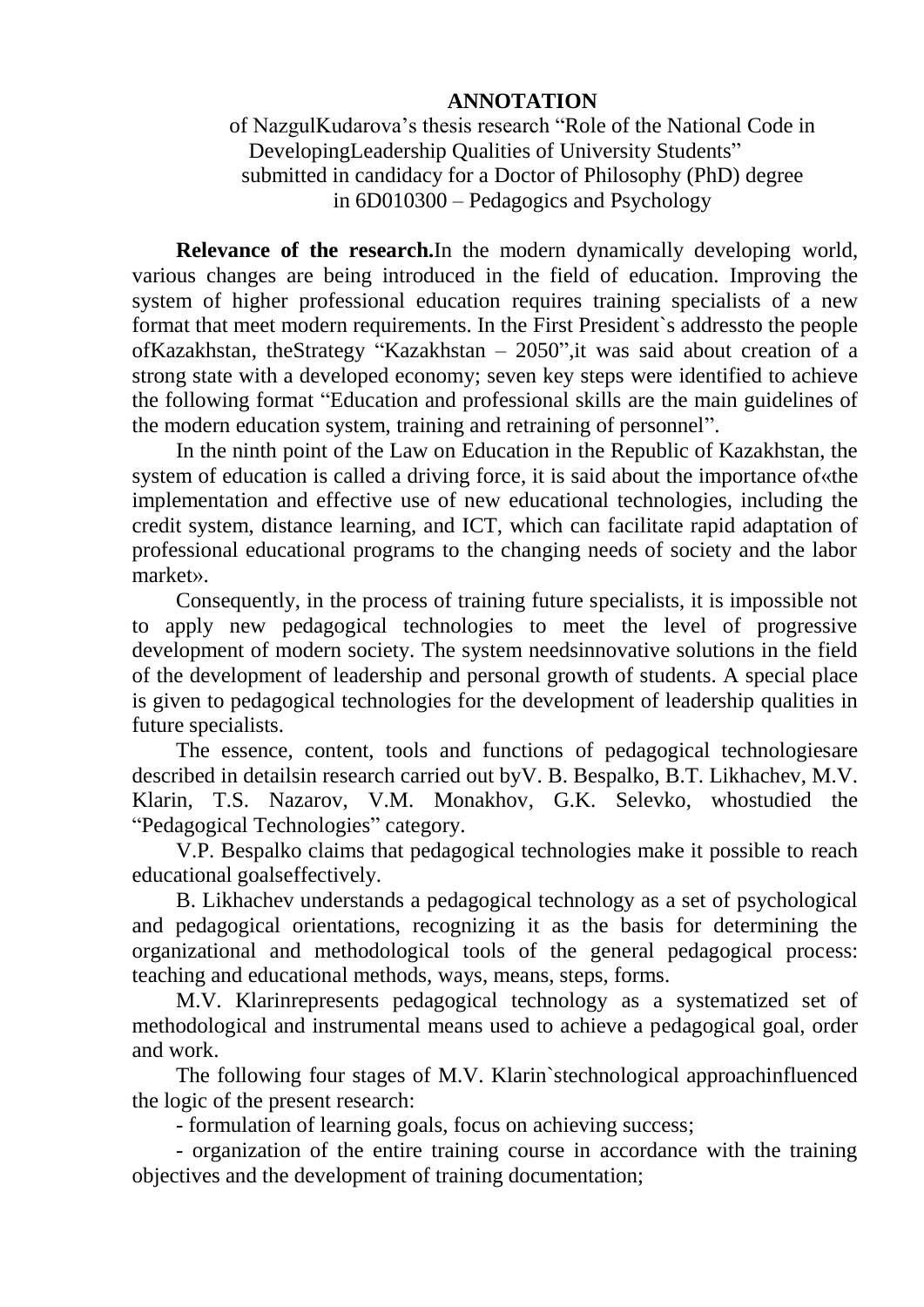- assessment of the current results, learning correction, which is directed to achieve the goals;

- the results of the final assessments.

According to T.S. Nazarova, "educational technologies"are at the highest level in the hierarchy of technologies, pedagogical technology is at the second stage, then comesteaching technology.

According to V.M. Monakhov, pedagogical technology is a model which includes all the details of joint pedagogical activities for the design, organization and conduct of the educational process by unconditionally providing comfortable conditions for students and teachers.

According to G.K. Selevko, any pedagogical technology must meet the following methodological requirements: conceptuality, consistency, efficiency, and the ability to develop. Otherwise, a pedagogical technology is not a technology, i.e. it cannot perform its functions.

Thus, the modern pedagogical process must be technologically organized. Innovative teaching technologies differ from pedagogical technologies because they take into account the personal capabilities of each student, which contribute to the growth of internal leadership qualities.

Nowadays, in accordance with the requirements in the field of education, higher educational institutions must educate a well-rounded, competitive graduate who meets the requirements of the new time. The level of education obtained by future specialists, as well as the quality of higher education itself, must meet the highest international requirements.

In this regard, the Intellectual Nation-2020 project of Kazakhstan`s First President plays a special role. The main goal of this project is to educate Kazakhstanis of a new formation, transformation of Kazakhstan into competitive country, richwith human capital.Three main areasare among the priorities of the project: the development of the quality of education in accordance with the increasing demands, improving the country's scientific potential and the priority status ofthe innovative development system. These tasks are assigned to the vocational education system, so attention should be paid to the conclusions formulated by researchers in this area.

The conceptual foundations of the theory and practice of vocational education are studied in the works by thefollowing researchers:S.I. Arkhangelskiy, A.Zh. Aplashova, E.I. Burdina, V.P. Golovanov, E. Zhumatayeva, S.T. Kargin, A.A.Kudysheva, V.V. Krayevskiy , N.E. Pfeifer , M.N. Sarybekov, V.A. Slastenin, N.Yu. Fominykh, N.N. Khmel, L.A. Shkutina,etc.

Improvements and changes in the education system of higher educational institutions increase the requirements for students and the requirements for the quality of training specialists.

Scientific and theoretical, didactic, methodological foundations and problems of professional training of specialists in higher educational institutions of the country are reflected in the scientific works of the following authors: A.A. Alimbekova, A.R. Anasova, S.D. Aubakirova, U.M. Abdigapbarov, B.M. Baimukhanbetova, E.N. Zhumankulova, B.D. Kairbekova , S.T. Kargin, B.T.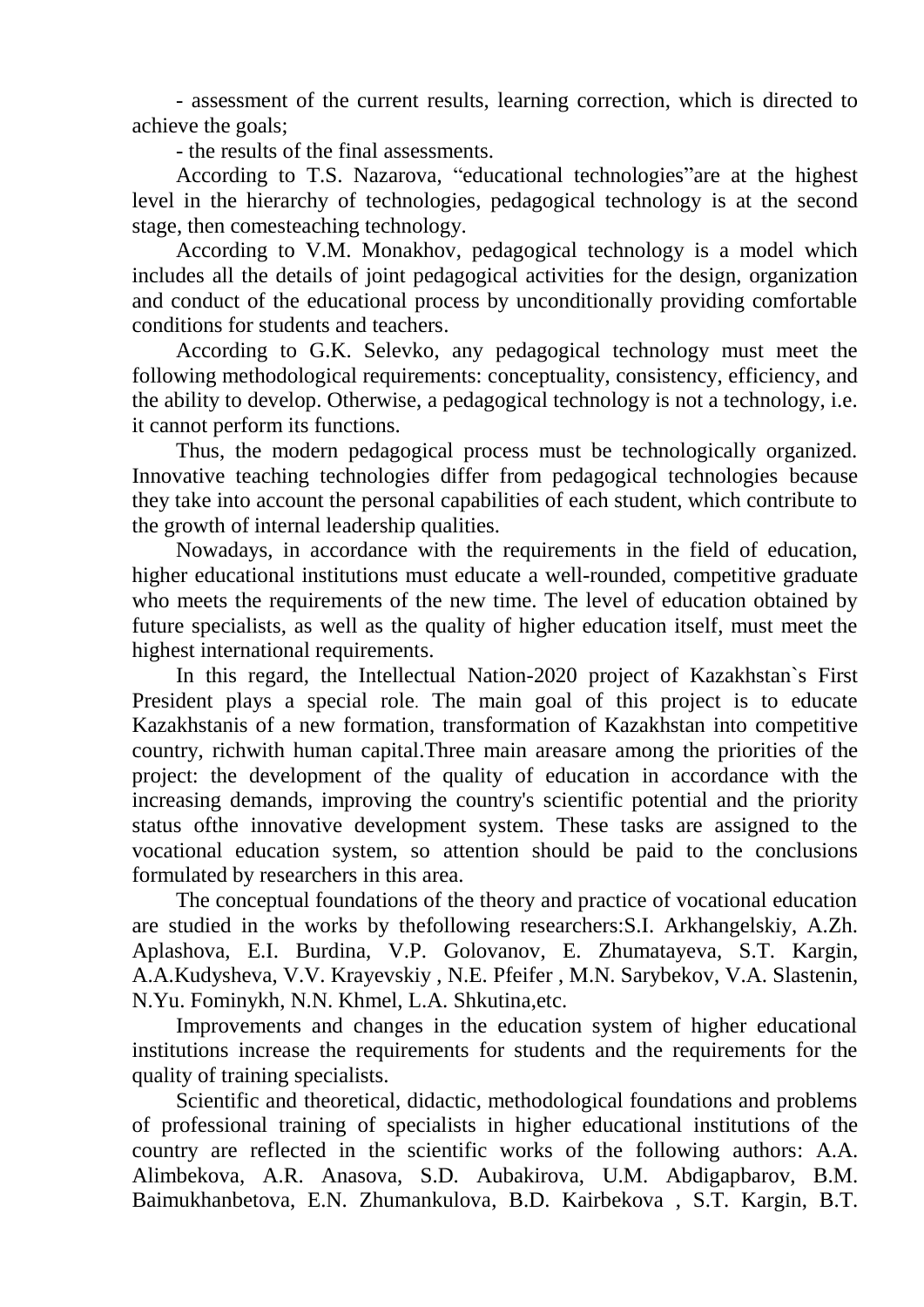Kenzhebekov, G.M. Kertayeva, A.S. Magauova , K.O. Orazbayeva , M.A. Ushatov,etc.

Psychological foundations of professional trainingof teachers in higher education institutions, factors and issues that affect personality formation were considered in the worksbyZh. Aimautov, A. Aldamurat, L.S. Vygotsky, S.M. Dzhakupova, K.B. Zharykbayev, Zh.I. Namazbayeva , R.S. Nemov, J. Piaget, H.T. Sheryazdanova.

The credit system of education, from the perspective of theoretical and applied scientific directions in the practice of higher education institutions, was described in the works of the following researchers: N. Asanov, A. Atykhanov, S.B. Abdigapparov, G.K. Akhmetov, S.A. Abdimanapov, Zh.D. Dadabayev, A.A. Kussainov.

The use of new pedagogical technologies in higher educational institutions ensures the training of specialists, increases their creative abilities and improves the educational process.The transformation of pedagogical activity contributes to the improvement of the quality of the educational process and the solution of problems for the development of the personality with the effective use of technology as an integral systemic tool.

The works of researchers who have studied the importance of leadership qualities from a historical perspectiveplayed an equally important role. They are G. Tarde (1886), G. Le Bon (1895), T. Carlyle (1840), R. Emerson (1803), A. Joly (1883), C. Lombroso (1863), and G. Spencer (1880). The following were singled out as the main positions in their works: managerial talent, leadership qualities considered as a special heroism; a leader with outstanding qualities - tolerance, strength, charisma, intelligence, the ability to influence others.

The theories of F. Nietzsche, Z. Freud, G. Tarde, K. Le Bon had a profound influence on contemporary theories of leadership.

Methods for the development of leadership qualities among university students are described in the works of the following authors: P.A. Belyaeva,A.R. Yermentayeva, A.K. Mynbayeva, R.L. Krichevskiy, A.V. Sorokin, E.V. Selezneva, Zh. I. Namazbayeva.

One of the important tasks of modernizing the education system is the formation of an intellectual nation, whose representatives possess competitive knowledge, a developed outlook, and also have a high civic and moral position, a sense of patriotism and social responsibility.

Many young specialists in modern Kazakhstanhave an insufficient competence in teaching young people and the ability to develop and focus on the future through the national code. The importance of solving this problem was mentioned in the program article of N.A. Nazarbayev, the First President of the country,"Looking into the Future: Modernization of Public Consciousness".

National character, peculiarities of national customs and cultures are considered in the works by B.A. Amirova, N. Dzhangeldina, E. Zhumataeva, L.N. Gumilyov, M.K. Kozybayeva, A.A. Nalchajyan.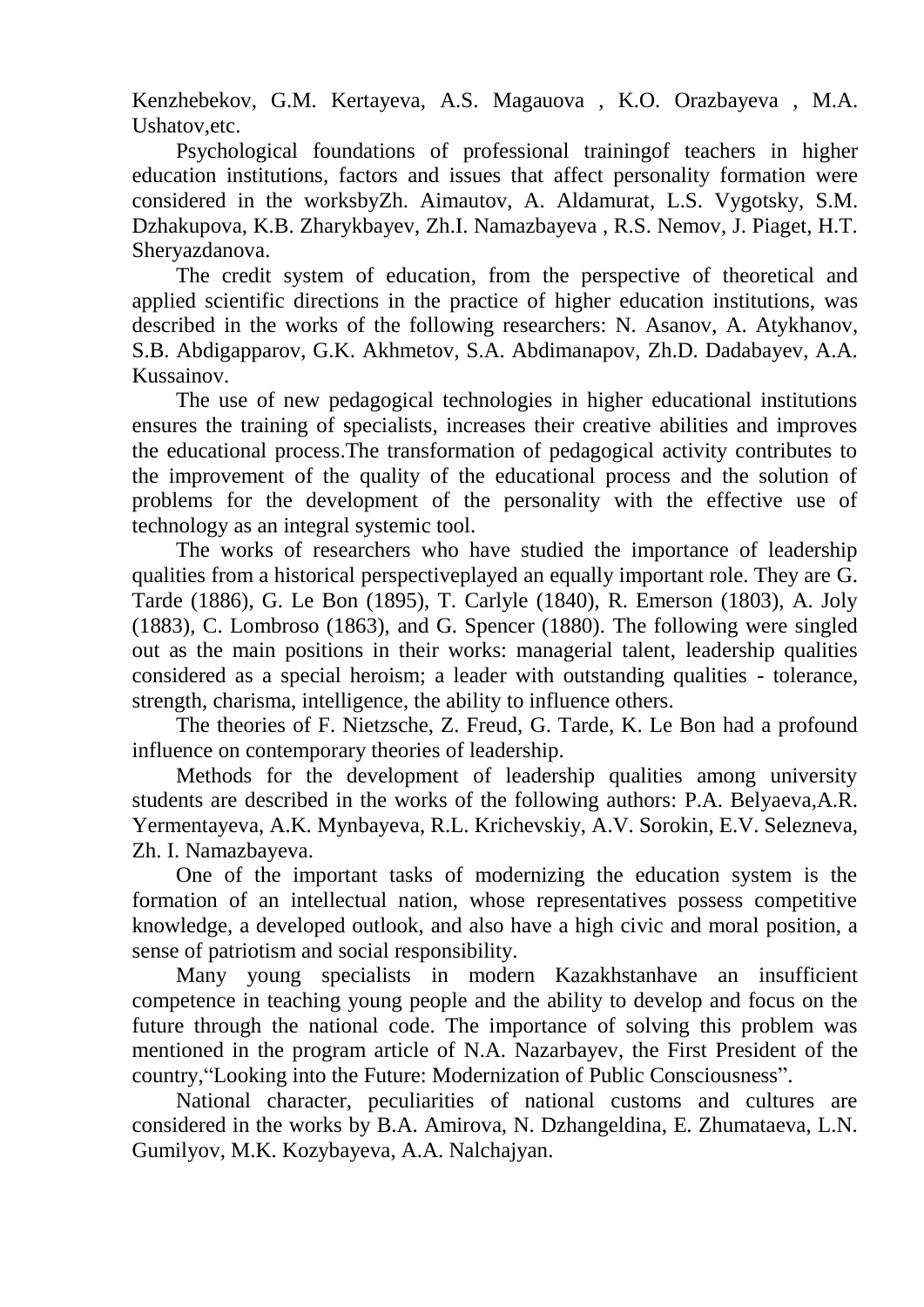Psychological characteristics of nations'peculiarities are given in the works by S.M. Arutyunyan, Yu.V. Bromley, D.B. Parygin, Yu.P. Platonov, N.S. Sarsenbayev.

To increase the potential of the nation, it is necessary to develop further our culture and ideology by means of "spiritual modernization". A Kazakhstani person who knows his own history, language, culture, who speaks foreign languages and has a global worldview, should become the ideal of our society.

At the same time, leadership qualities will be realized through the adaptation of the intellectual potential of each student in future activities. However, in scientific works, this topical issue has not been considered comprehensively, therefore there is a problem that prevents its solution. Having analyzed the works of researchers, in which attention is focused on the development of leadership qualities of students of higher educational institutions, we identified the following **contradictions**:

- the fundamentals of the practice of developing the leadership qualities of students of higher educational institutions have not been sufficiently developed;

- leadership qualities in folk pedagogy are not fully differentiated in relation to the research problem, that is, the determination of the possibilities of their formation and prosperity;

- the national code is not regarded as a tool for implementing the program of spiritual revival.

The problem of considering the approaches and ways of forming the national code in the process of developing the leadership qualities of students of higher educational institutions made it possible to formulate **the researchproblem**.

The relevance, insufficient scientific and practical development ofthe problem determined the choice of the **research topic:** "Role of the National Code in Developing Leadership Qualities of University Students".

**The aim of the research**: scientific and theoretical formulation and practical verification of the psychological and pedagogical foundations of the development of leadership qualities of students in higher educational institutions through the national code.

**The research object:** thepedagogical process at the university.

**The subject of the research**: the role of the national code in the development of students'leadership qualities.

**The research hypothesis**: **if** the university creates sufficient conditions for the development of the leadership qualities of students through the use of the program of spiritual modernization as a tool for implementation and through the analysis of the works of researchers of folk pedagogy where the national code is considered, **then** students will have the opportunity for optimal growth of national consciousness, national behavior in pedagogical process, **as** this will give an opportunity for the formation of an intellectual nation, possessing competitive knowledge, developed worldview,high civil and moral position, a sense of patriotism and social responsibility.

In accordance with the aim, subject and hypothesis, the following **research tasks** were identified**:**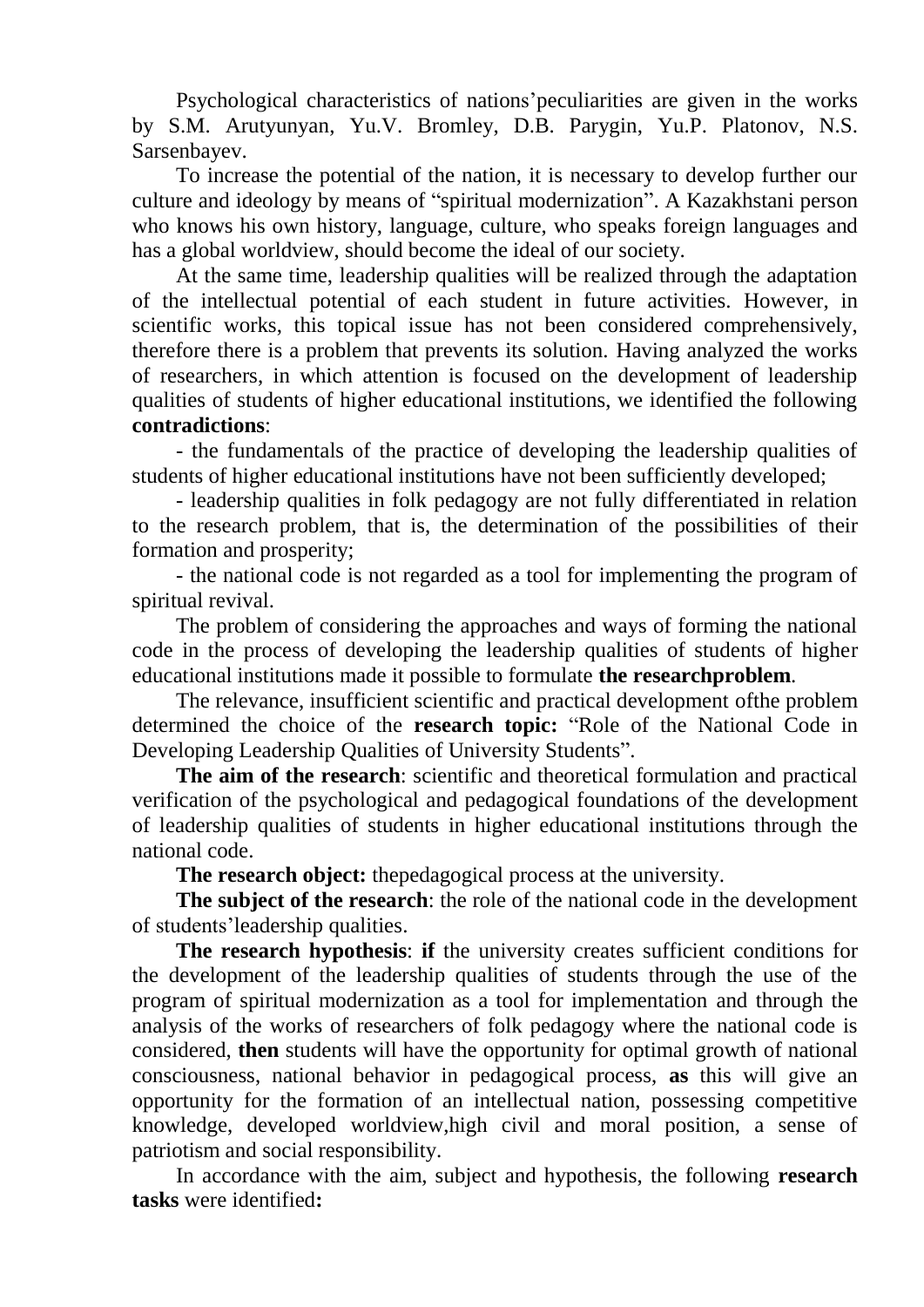1 To consider the scientific and theoretical foundations for the development of leadership qualities of university students;

2 To analyze the progress in researching the idea of leadership development in national and foreign science;

3 To identify the pedagogical conditions for the development of students' leadership qualities in the context of a national character;

4 To develop a structural and functional model of the process of developing the leadership qualities of university students through the national code;

5 To define the role of educational content in the development of leadership qualities of university students in the context of national character;

6 To check experimentally the effectiveness of methods and ways of implementing the national code in the development of students' leadership qualities.

**The leading idea of the research**: the study of the national code, the development of students' leadership qualities, the assessment of the role of the national code in spiritual modernization.

## **The theoretical and methodological basis of the research:**

- ontological approach (L.M.Luzin, N.A. Berdyayev, A.G. Chernyakov, etc.);

- axiological approach (B.G. Ananyev, T.N. Kuznetsova, V.A.Slastenin, G.I. Chizhikov, I.F. Isayev, E.N. Shiyanov,etc);

- value-oriented approach (A.V. Kiryakov, A.G. Zdravomyslov, V.A. Yadov, V.A. Belikov, etc.);

modern theories and the concepts of higher education (O.A.Abdullina,S.I.Arkhangelskiy, V.A.Slastenin,etc.);

- the theory of a holistic pedagogical process (Yu.K. Babanskiy, N.D.Khmel, etc.);

- the theory of independent work organization on a practice-centered basis (M. Dzhadrin, N.N. Nurakhmetov, G.A.Omarova, A.A.Sarsembayeva, G.B. Umirbekova, etc.);

- the concept of forming a component of motivation for independent work of the individual (A.V.Batarshev, R.M.Garanina, N.F. Talyzina, etc.);

- intellectual theories and the cognitive activity theory of the individual (M.A.Kholodnaya, D.B.Bogoyavlenskaya, etc.).

**Research methods:** the theoretical and methodological analysis made it possible to formulate the initial positions of the research; conceptual and terminological analysis to characterize and order the terminological field of the problem; methods of analysis, generalization, generalization of research results; methods of qualitative and quantitative analysis, generalization of experimental data.

**Research base**: Pavlodar State University named after S. Toraigyrov, Pavlodar State Pedagogical University, Innovative Eurasian University, Eurasian National University named after L.N. Gumilyov, Mogilev State University named after A.A. Kuleshov (Republic of Belarus).

**Research stages:**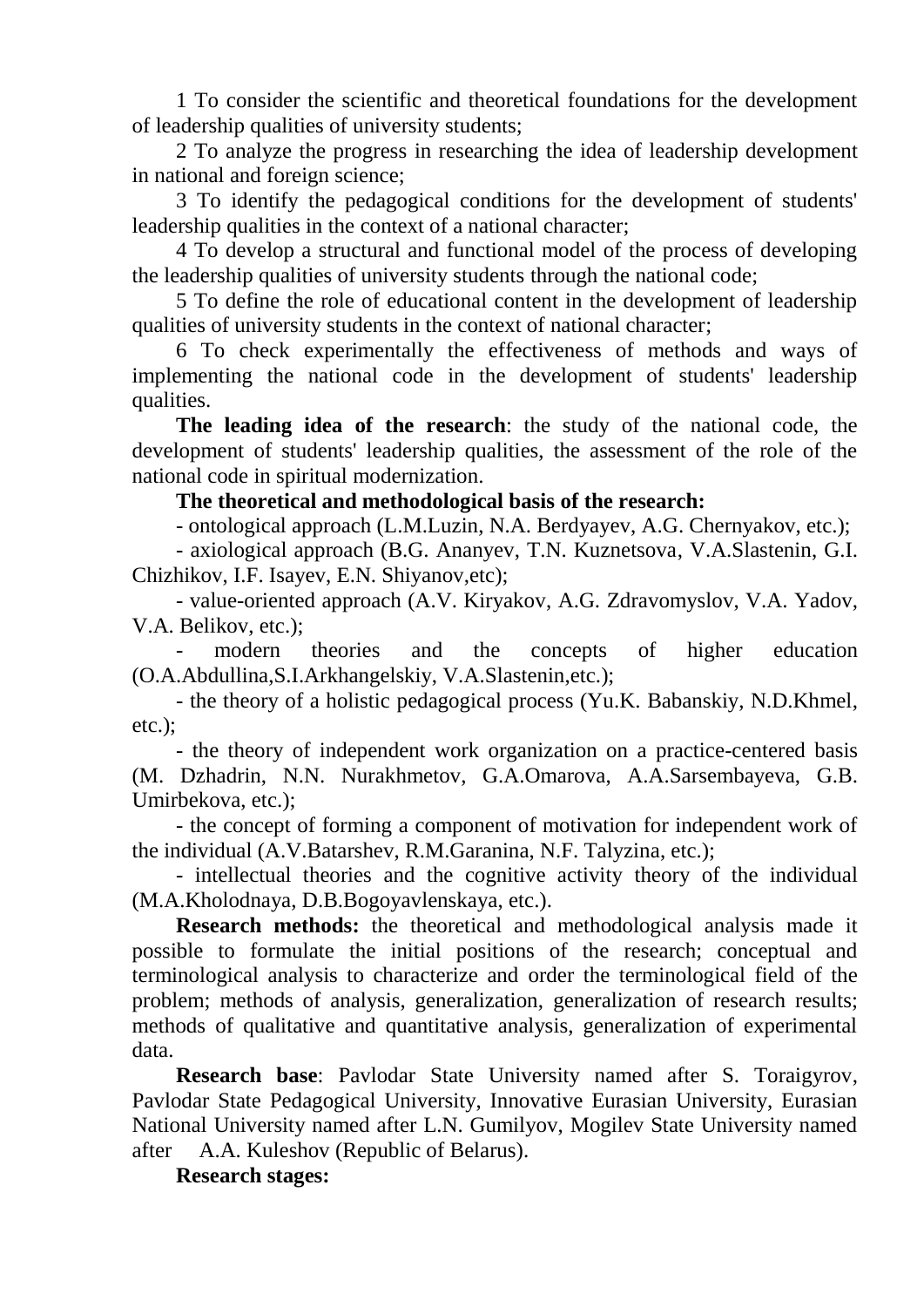**At the first stage** (2017-2018),a theoretical analysis of the psychological and pedagogical works on the research problem was carried out, the scientific and conceptual apparatus of the study was determined, the current state of the research problem was studied, the scientific and theoretical basis for the development of students' leadership qualities in the context of a national character was developed, diagnostic materials were developed.

**At the second stage** (2018-2019),the content of the experimental work was determined, a model of the process of developing students' leadership qualities through the national code was developed and implemented in the course of the experimental work.

**At the third stage,** the analysis of the effectiveness of the developed model (2019-2020) was carried out, mathematical processing was carried out, the results were generalized and systematized, and conclusions were drawn. The materials obtained as a result of the research are presented in the form of a thesis.

## **Scientific novelty of the research:**

- the scientific and theoretical foundations of the development of leadership qualities of university students are considered;

- the progress of research on the idea of leadership development in nationaland foreign sciencehave been analyzed;

- pedagogical conditions for the development of students' leadership qualities in the context of a national character have been revealed;

- a structural and functional model for the development of leadership qualities of university students through the national code has been developed;

- the role of the education content in the development of leadership qualities of university students in the context of a national character is determined;

- the effectiveness of methods and ways of implementing the national code in the formation of students' leadership qualities has been experimentally tested.

**The theoretical significance of the research** lies in the study of the scientific and theoretical foundations of the national character of the leadership qualities development in university students, the creation of a structural and functional model of the process of developing students' leadership qualities through the national code.

**The practical significance of the research** is determined by the fact that the following have been developed: theoretical provisions, conclusions, scientific and methodological recommendations that can be used in the system of professional training of students.

During the research,a model for the development of leadership qualities of university students through the national codewas presented; the "Development of Leadership Qualities on the Basis of theNational Character"blockwas developed and introduced into the work program of the discipline "Psychology of Leadership".The following have also been done: "Psychology"textbook for bachelor students and teachers on the basis of a standard curriculum was developed and implemented; diagnostic tools were developed and tested to identify leadership qualities and national self-awareness of students; "Organization of Students' Independent Work within the"Psychology (Koshbashylyk)" Discipline"electronic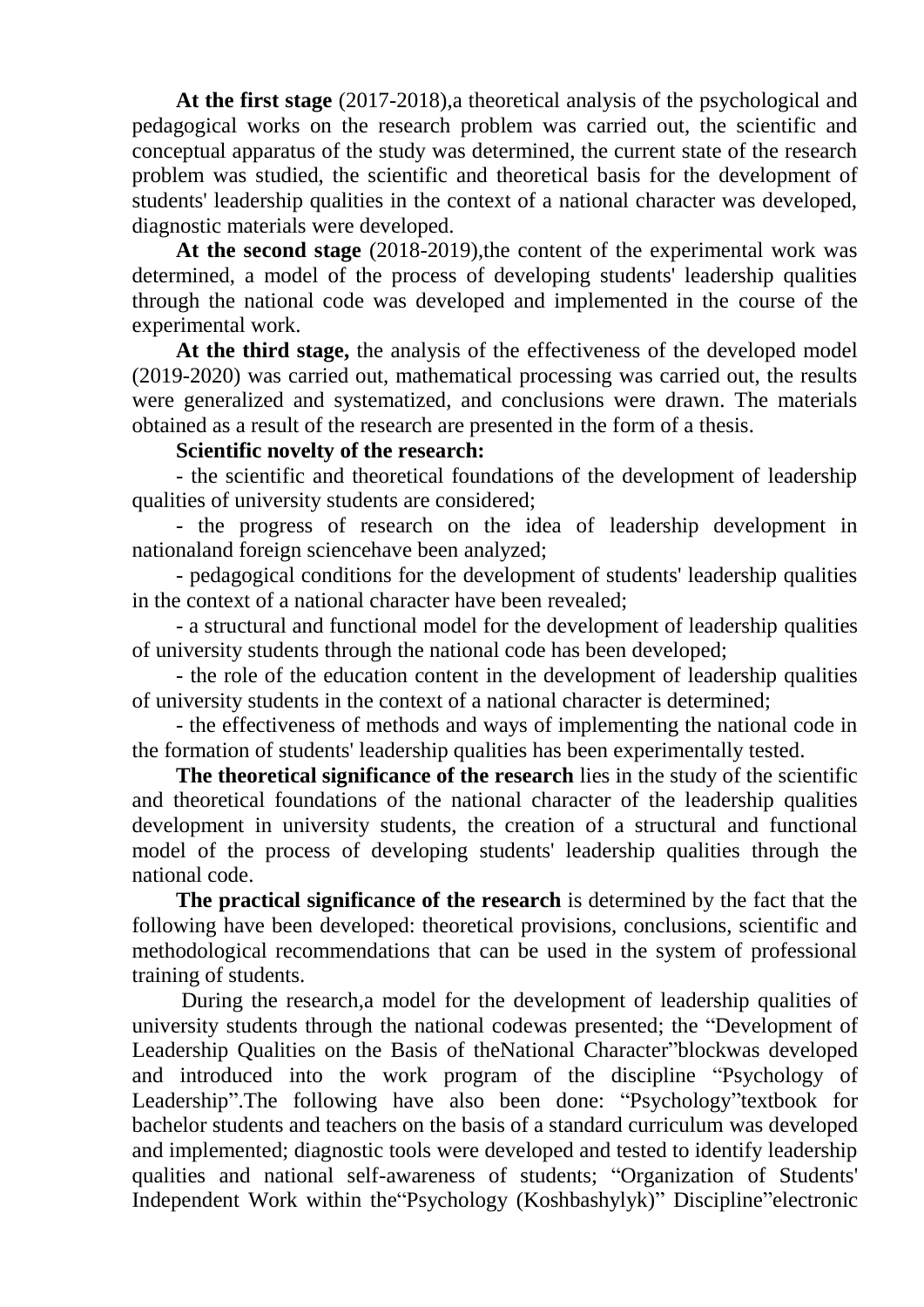textbook was developed(certificate of entering information into the state register of rights to objects protected by copyright No. 2733 dated April 9, 2019). These results determine the practical value of the study.

## **The main findings for the defense:**

1 Scientific and theoretical foundations for the development of leadership qualities of university students;

2 Analysis of the research process in nationaland foreign science on the idea of leadership development;

3 Pedagogical conditions for the development of leadership qualities of students in the context of a national character;

4 The structural and functional model for the development of leadership qualities of university students through the national code;

5 The content of education for the development of leadership qualities of university students in the context of a national character;

6 The results of experimental work confirming the effectiveness of methods and ways of implementing the national code in the development of university students` leadership qualities.

**The validity and reliability of the research results** are associated with the original methodological and theoretical principles of the author, the use of a set of theoretical and empirical research methods, the contradiction set in the study; processing the obtained experimental results using methods of mathematical statistics; confirmation of the research hypothesis by its results.

**Approbation and presentation of results:** the results were reported and discussedat four international scientific conferences (Poland, 2018; Belarus, 2018;Kazakhstan, 2017- 2020).Fourarticles were published in the journals recommended by the Committee for Control of Education and Science, Ministry of Education and Science of the Republic of Kazakhstan:Vestnikof PSU named after S. Toraigyrov, "Pedagogical"series (2018); Vestnikof KazNPU named after Abai, "Pedagogy" series (2018); Vestnikof KazNPU named after Abai, "Psychology"series (2018); Vestnikof Eurasian National University named after L.N. Gumilyov, "Pedagogy. Psychology. Sociology" series (2019). There is a publication inan international journal indexed byScopus (Venezuela, 2018). The textbooks "Psychology"(2019) and "Organization of students' independent work within the "Psychology (Koshbashylyk)" Discipline" were released in 2019.

**Thesis structure and volume**: the thesis consists of a title page, normative references, definitions, symbols and abbreviations, an introduction, three chapters, a conclusion, a list of references and appendices.

**The introduction** outlinesthe scientific apparatus of the research, the relevance of the topic, the aim, subject, form, hypothesis and tasks of the research, methodological foundations, methods and stages of the research, scientific novelty of the research, theoretical and practical significance, main findingsfor the defense, the information on the validity and reliability of the research results, as well as their presentation.

**In the first chapter,** entitled"Scientific and Theoretical Foundations for the Development of Leadership Qualities of University Students", a historical and